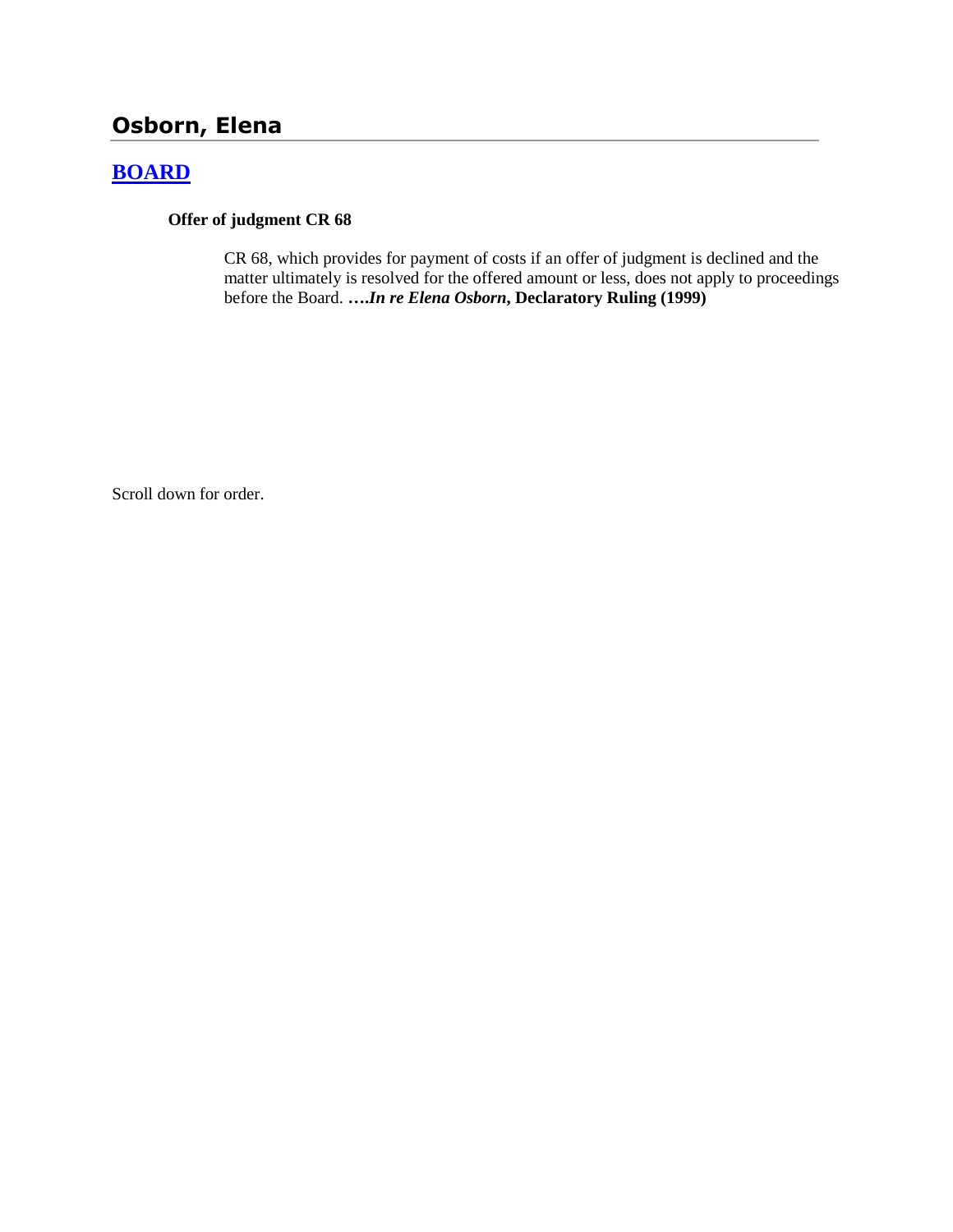## **IN RE: ELENA OSBORN ) DECLARATORY RULING**

Elena Osborn, the claimant in an appeal pending before the Board under Docket No. 98 13505, filed a Petition for Declaratory Ruling on December 31, 1998. In her petition, Ms. Osborn requested the Board of Industrial Insurance Appeals enter a declaratory ruling on the applicability of CR 68, Offer of Judgment, to actions under Title 51.

**) ) ) )**

On January 27, 1999, we received from Stuart Entertainment d/b/a Trade Products, Inc., through its representative, Comprehensive Risk Management, Employer's Reply to Claimant's Petition for Declaratory Ruling. After consideration of the arguments contained in the claimant's Petition for Declaratory Ruling and the employer's reply, we determine that a Declaratory Ruling is appropriate under WAC 263-12-180 and that CR 68, Offer of Judgment, should not apply to actions under Title 51, before the Board of Industrial Insurance Appeals.

In her petition, Ms. Osborn alleged that her claim, Claim No. T-749539, is before the Board of Industrial Insurance Appeals based on a notice of appeal filed from a Department order that closed the claim with time-loss compensation as paid with no award for permanent partial disability and segregated a psychiatric condition as unrelated to the industrial injury. The matter had been set for hearing with issues identified as entitlement to time-loss compensation, award of permanent partial disability, further necessary and proper treatment for conditions causally related to the industrial injury, and for acceptance of a psychiatric condition as proximately related to the industrial injury. Prior to the hearings held in this matter, Ms. Osborn received from the employer's representative an Offer of Judgment. The Offer of Judgment specifically indicated that in the event she failed to accept the offer and obtained a decision which required benefit payments less than she would receive under the offer, that pursuant to CR 68, the employer would seek an award of costs.

In her petition, Ms. Osborn argues that CR 68 is utilized in a variety of actions involving monetary awards and that these types of settlements do not require a factual or even legal basis. In contrast, industrial insurance actions involve an award of benefits which may include a variety of factors beyond monetary benefits and settlements, whether at the Department level or at the Board of Industrial Insurance Appeals, require a factual and legal basis which must be reflected in the record. Ms. Osborn also argues that an Offer of Judgment results in a waiver of benefits prohibited by RCW 51.04.060.

In its response, the self-insured employer indicated that RCW 51.52.140 provides that, "Except as otherwise provided in this chapter, the practice in civil cases shall apply to appeals prescribed in this chapter"; and accordingly, CR 68 as a rule for practice in civil cases, should apply to proceedings before the Board. In addition, the employer does not believe that there is a waiver of benefits; that the prohibition of waiver of benefits prohibits waiver of future benefits but does not preclude agreements between parties as to what conditions are to be determined to be caused or related to the present industrial injury.

In our view, CR 68 should not be applied to Board proceedings because it conflicts with RCW 51.52.095. The relevant portion of the statute provides:

If agreement concerning final disposition of the appeal is reached by the parties present at the conference, or by the employer and worker or beneficiary, the board may enter a final decision and order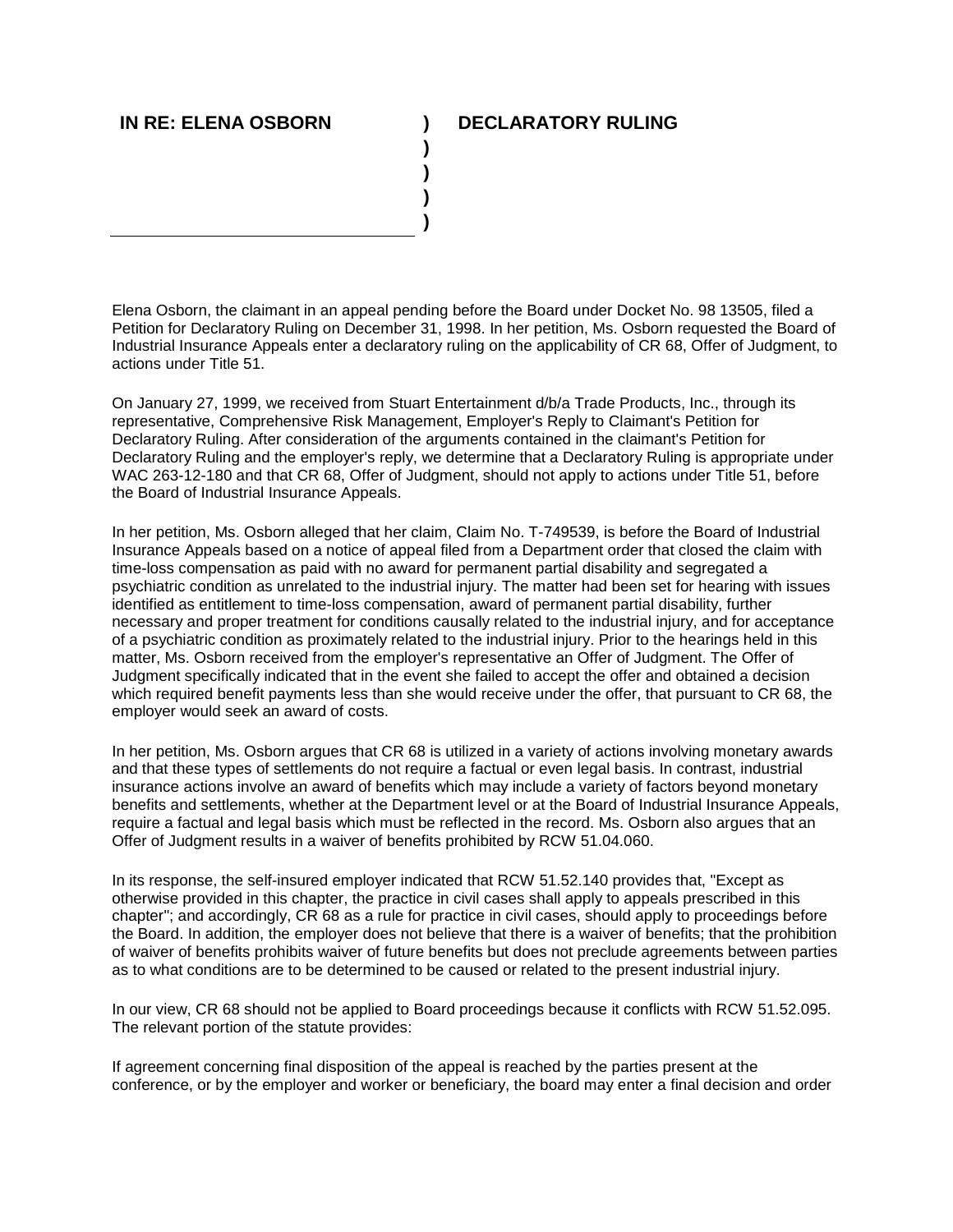in accordance therewith, providing the board finds such agreement is in conformity with the law and the facts.

CR 68 provides that if an Offer of Judgment is accepted, the court shall enter judgment. Despite the fact that our orders are not judgments, the *shall*, as used in the rule, means entry of the judgment is mandatory. In application before the Board, this would require that once an offer of judgment has been accepted we must enter the order without regard to whether it is in conformity with the law and the facts. This conflicts with the provisions in RCW 51.52.095 that indicate the Board will only enter an agreement if it finds that the agreement conforms with the law and the facts. Because application of the rule would conflict with the statute, the rule should not be applied to Board proceedings.

We note that Ms. Osborn argues that the application of CR 68 would be a waiver of worker rights under the act. We are unsure that this is a rationale for not applying CR 68 to Board proceedings. It does not appear that this would be any more of a waiver than any other agreement to settle an appeal. In either situation, the worker may be compromising what he or she believes is his or her full entitlement under the act. Under CR 68, if the offer is accepted, it could be the same as any other agreement. The only differences are that we would be required to enter the order and, if the worker does not accept the offer of judgment and loses the appeal after a hearing on the merits, the worker would be required to pay the employer's costs in defending the order.

It is more reasonable that the provisions of CR 68 should not apply to our tribunal. As previously mentioned, we do not issue judgments, nor are any of the parties defending against claims in the usual sense of the word. The rule is clearly intended to apply when monetary damages are sought as part of civil litigation, not when benefits are sought with regard to worker's compensation. Often the issue in an appeal before us is whether the benefits should or should not be granted. There is often little room for a compromise. A worker is either entitled to relief or not, with little middle ground on which a compromise can be built. The application of the rule to our proceedings is not a good fit.

We point out that there are several other indications of court rules that are either directly in conflict with our procedural rules or, if not directly in conflict, do not apply easily to proceedings before the Board of Industrial Insurance Appeals. For example, CR 23, with regard to class actions, and CR 3-6, dealing with commencement of action, service of process and pleadings, have little application to proceedings before the Board of Industrial Insurance Appeals. There is no right to a jury trial before the Board of Industrial Insurance Appeals, as allowed by CR 38. CR 64, which refers to costs on appeal pursuant to RCW 4.84, has not been applied to proceedings before the Board of Industrial Insurance Appeals. These are just a few of many possible examples where court rules, although not explicitly in contradiction with any rules for procedure set out in RCW 51.52, are nonetheless not applied to proceedings before the Board because they would be unsuitable for appeals before the Board.

Finally, it would seem intrinsically unfair to apply this rule when it only allows a party defending against a claim to serve an offer of judgment on the opposing party. As such, it would therefore only allow the employers or the Department to make offers of judgment. It could be argued that the worker would never be "defending a claim" in any appeal before the Board of Industrial Insurance Appeals, and therefore, in appeals brought by the employers, it would be the Department that would be defending its own order, not the worker. It seems patently unfair to invoke a court rule which would only allow the Department or employers to benefit from the rule and have the ability to make offers of judgment and have their costs paid by the worker. There would be no corresponding benefit for the worker under the Industrial Insurance Act.

This Board has never allowed the assignment of costs to prevailing parties before the Board under either CR 64 or RCW 4.84.110. It does not seem appropriate that in our system for resolving disputes regarding workers' right to benefits under the Industrial Insurance Act, that the Department and self-insured employers should have the ability to require the worker to pay costs merely because the worker is unsuccessful in establishing his or her right to benefits to the degree he or she believed they were